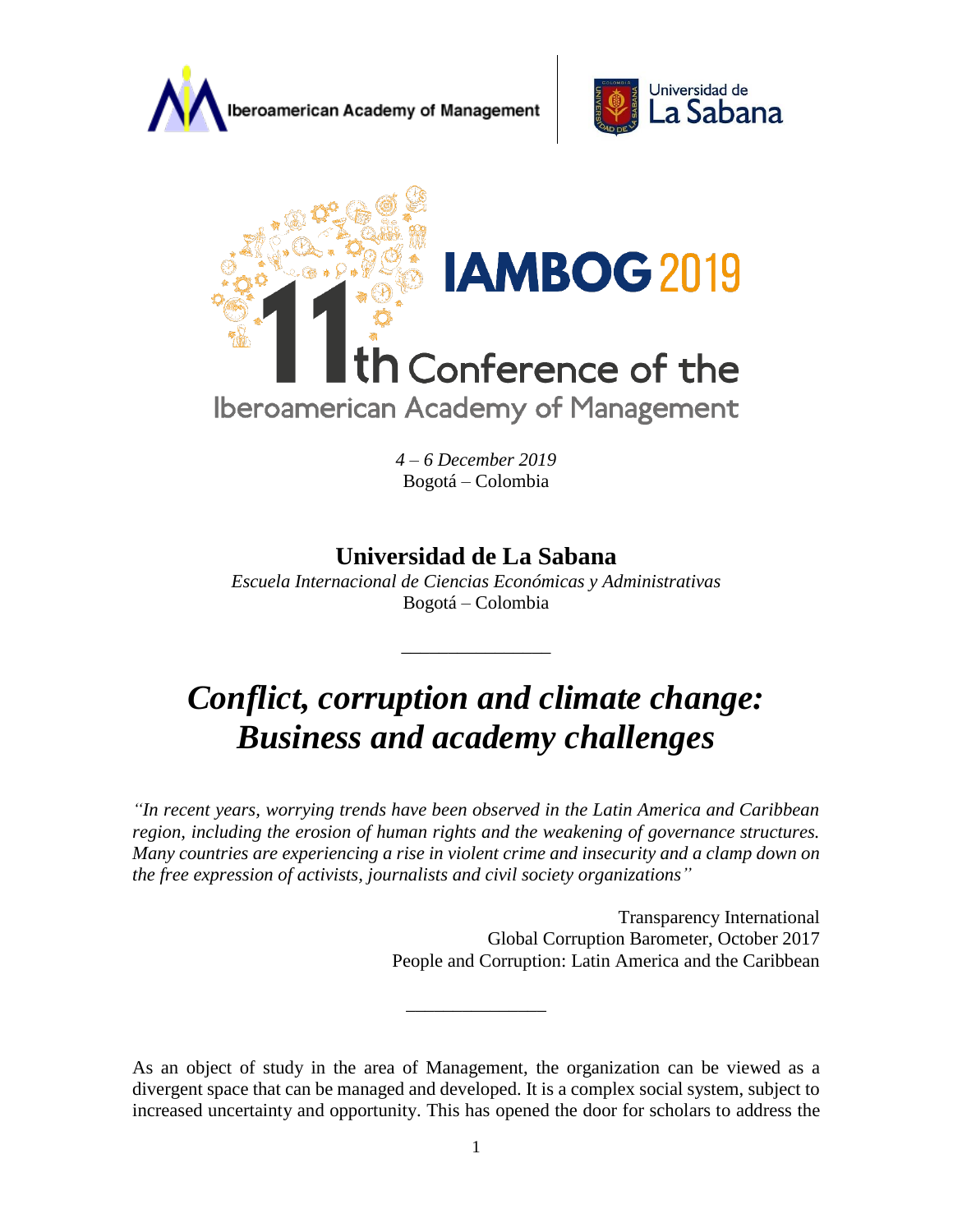



achievements and failures of the collective purpose of management within organizations. Thus, the different social phenomena and conflicts have ended up permeating organizational behavior and led organizations to search for strategies to adapt and discover answers which could provide some level of certainty over time.

The organizations and companies of Iberoamerica are no strangers to these forces, specifically the social, economic and political dynamics arising in each country. Disturbingly high levels of corruption have damaged the reputation of government systems and companies involved in these corrupt acts. As this corruption has come to highlight the very role of the relationship between companies and governments as a driving force of society and a generator of wealth has come to be questioned. At the same time, new challenges are appearing on the horizon: consumers and citizens in general have assumed an important role as overseers of organizational performance in terms environmental impact and are frequently linked to the development of social processes with projects that favor the welfare of the stakeholders over economic gain.

It is this opportunity of change that will serve as the stage for a dialog among scholars, representatives of the private and public sectors and entrepreneurs attending the  $11<sup>th</sup>$ Conference of Iberoamerican Academy of Management. Attendees will explore these social problems and other issues affecting organizations while also exploring innovative answers from the perspective of different sectors, disciplines and approaches. We seek to address these issues not only from an academic research approach, but from the experiences, training and skills of current and future business and social leaders.

It is with this goal in mind that the Iberoamerican Academy of Management invites academics and practitioners across all management disciplines rating high on theoretical and methodological rigor to submit papers for our  $11<sup>th</sup>$  conference in Bogotá, Colombia from December  $4<sup>th</sup>$ -6<sup>th</sup>, 2019.

Although we welcome all papers, the Academy is particularly interested in papers focusing on multi-level phenomena and those which respond to the challenges and opportunities facing our rapidly evolving world. It has been suggested that an exclusive micro or macro lens will yield an incomplete understanding of the phenomenon under study and that multilevel research is needed to address the levels of theory, measurement and analysis required to fully appreciate the questions we are facing (Hitt, Beamish, Jackson, & Mathieu, 2007). Selected papers will be invited for publication in "Management Research", the journal of the Iberoamerican Academy of Management.

Papers must be submitted in English, Spanish or Portuguese. Submissions should be identified for inclusion in one of the following tracks:

- Business and society
- Public administration
- Operations management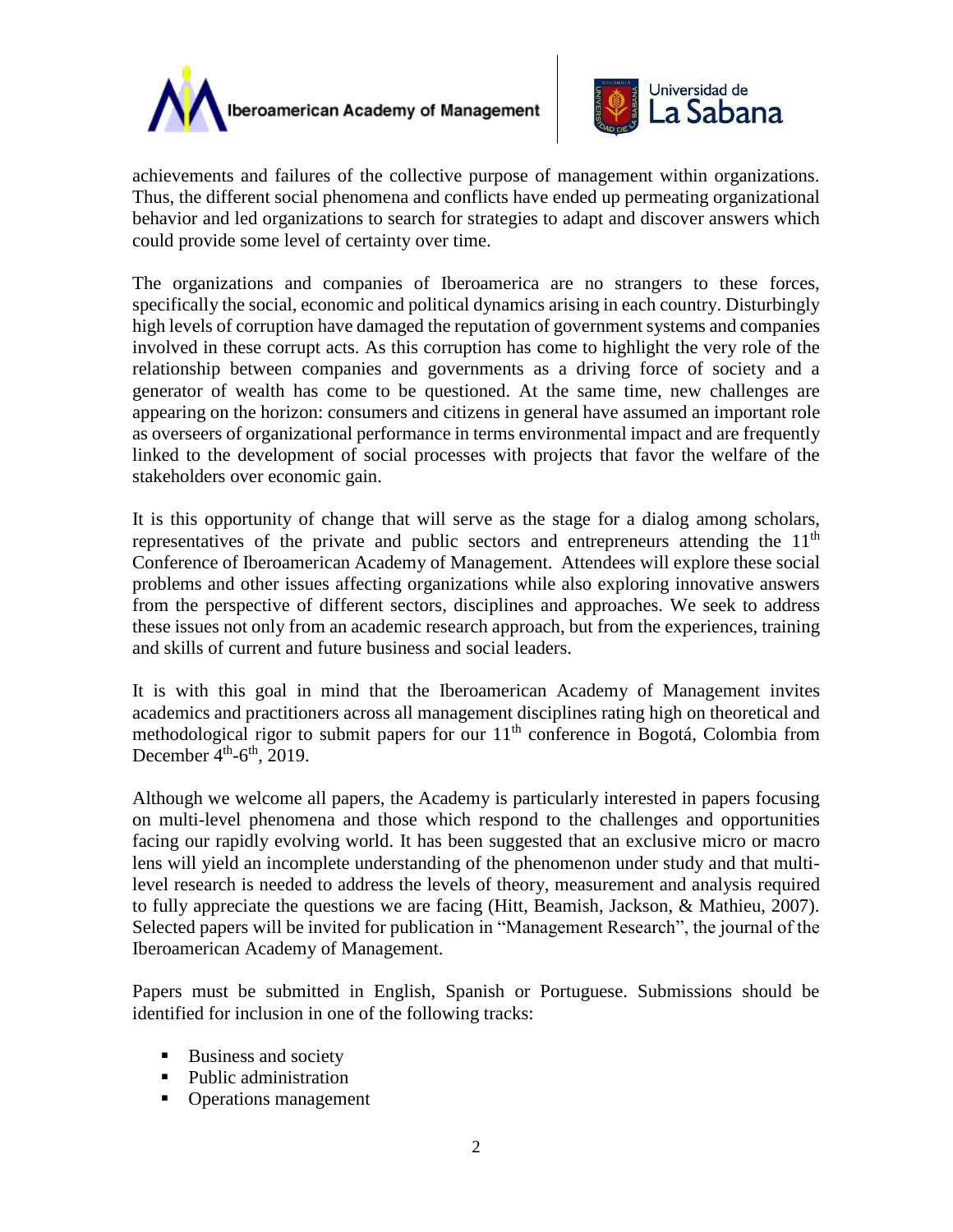



- Strategic management
- Marketing and related
- **IDED** Innovation management and business technology
- Entrepreneurship
- Hospitality and tourism
- **•** Organizational behavior and human resource management
- Business economy and finance

# **SUBMISSION RULES FOR PAPERS**

Please follow these guidelines to ensure your paper is reviewed. Papers that are not prepared according to these formatting instructions will NOT be reviewed.

- a. Each paper can be submitted to only ONE track. Original Work and New Work only.
- b. The entire paper submission (title page in Title Case, abstract, main text, figures, graphs, tables, references, etc.) must be in ONE document created in one of the following compatible formats: Adobe Portable Document Format (.pdf).
- c. The maximum length of the paper is 30 pages (including title page and all figures, graphs, tables, appendices, and references). The minimum length of the paper is 10 pages. Figures, graphs, tables, appendices and references should follow the [Academy](http://aom.org/publications/amj/styleguide/)  [of Management Journal's Style Guide.](http://aom.org/publications/amj/styleguide/)
- d. Use Times New Roman 12-point font, double spaced, 1-inch (2.5 cm) margin all around, and  $8.5" \times 11"$ -page setting. References may be single spaced.
- e. Be sure to number all the pages of the paper.
- f. Make sure that the file or document uploaded is virus-free prior to submitting.

#### **SUBMISSION RULES FOR EXTENDED ABSTRACT**

Please follow these guidelines to ensure your extended abstract is reviewed. Documents that are not prepared according to these formatting guidelines will NOT be reviewed.

- a. The maximum length of the extended abstract is 5 pages.
- b. Subtitles of the extended abstract should be composed of the following sections: abstract and keywords, introduction and objectives, methods, findings and arguments, conclusions and suggestions.
- c. Extended abstracts can contain figures, tables, formulas or images.
- d. Use Times New Roman 12-point font, double spaced, 1-inch (2.5 cm) margin, and  $8.5" \times 11"$ -page setting. References may be single spaced.
- e. Be sure to number all the pages of the document.
- f. Make sure that the file or document uploaded is virus-free prior to submitting.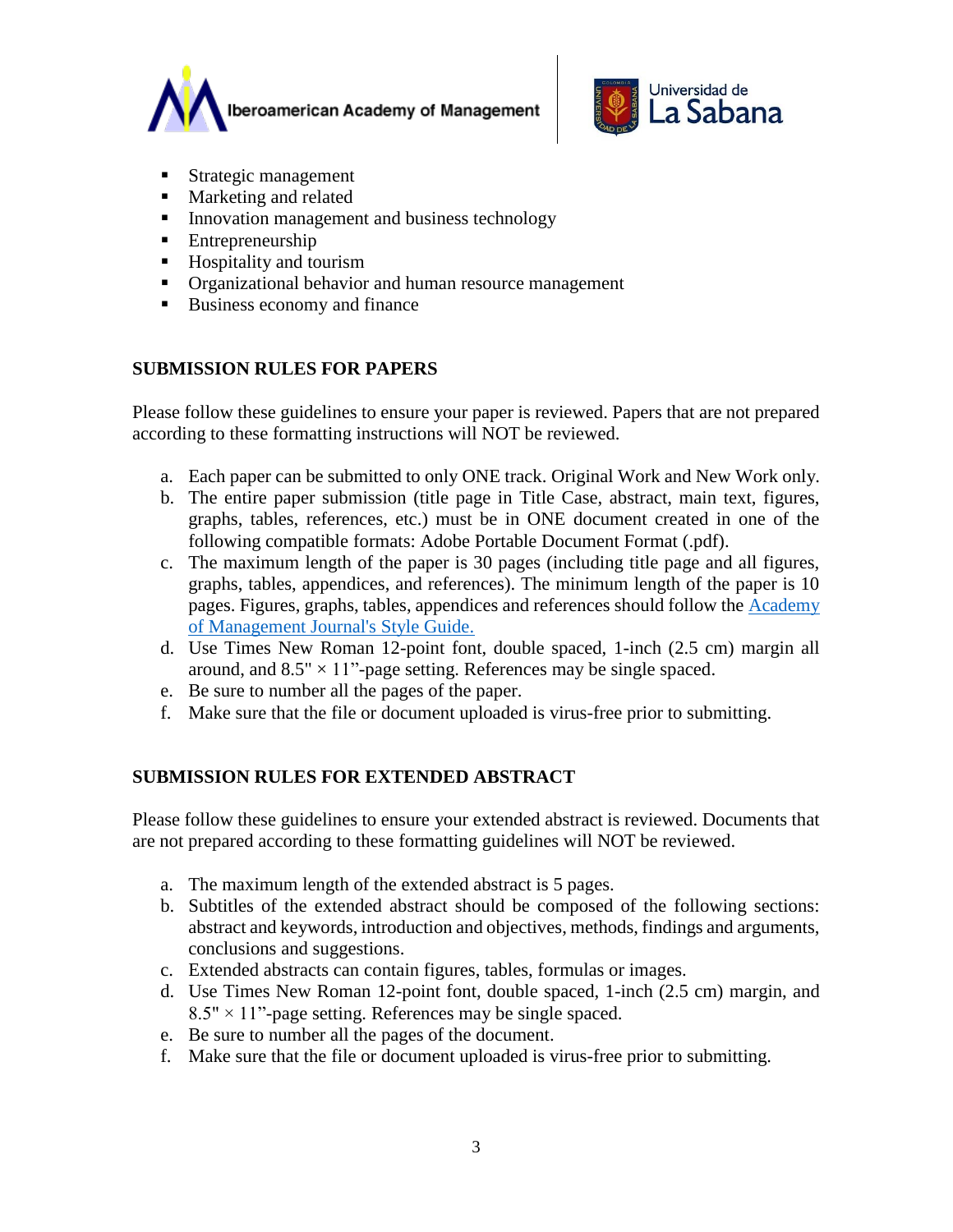



#### **AMD PAPER DEVELOPMENT WORKSHOP**

If your paper is accepted, and the authors feel it is consistent with the mission of Academy [of Management Discoveries](http://aom.org/amd/) (AMD), you may submit your paper for review and feedback in AMD's Paper Development Workshop on the first day of the conference. If your paper is accepted for review by the AMD editors, the authors will be asked to give a 3-minute presentation to the other workshop participants and will then receive feedback on how your paper may be enhanced to increase the likelihood of publication in AMD. In the Easychair submission website you must confirm your interest to review in the workshop.

# **DOCTORAL CONSORTIUM**

The Doctoral Consortium will consist of a series of small group workshops that will allow students to interact and have detailed inputs about your projects from experienced faculty. The workshops will cover both the theoretical aspects of your research as well as the method.

The submitted paper, solely authored by the student, will be the basis for detailed discussions at the Consortium. To get the most out of the discussion, it should include:

- Motivation for the proposed research.
- Background and related work (including key references).
- Description of proposed research, including main research questions.
- Research methodology and proposed experiments (where appropriate).
- Specific research issues for discussion at the Doctoral Consortium.
- The paper should be no more than 5 pages in length including all figures and references. The first page must contain the title of the paper, full author name, affiliation and contact details, an abstract of up to 200 words, and up to 3 keywords describing the topic areas.
- Doctoral Consortium submissions must be in PDF format and submitted via Easychair IAMBOG2019 conference site (select Doctoral Consortium track). Submissions will be reviewed by the members of the Doctoral Consortium Program **Committee**

#### **CRITICAL DATES**

■ Deadline for submission of papers **July 31, 2019** 

■ Notification of acceptance/rejection **August 30, 2019** 

#### **SUBMISSION WEBSITE**

To submit your papers, please go to:<https://easychair.org/conferences/?conf=iambog2019>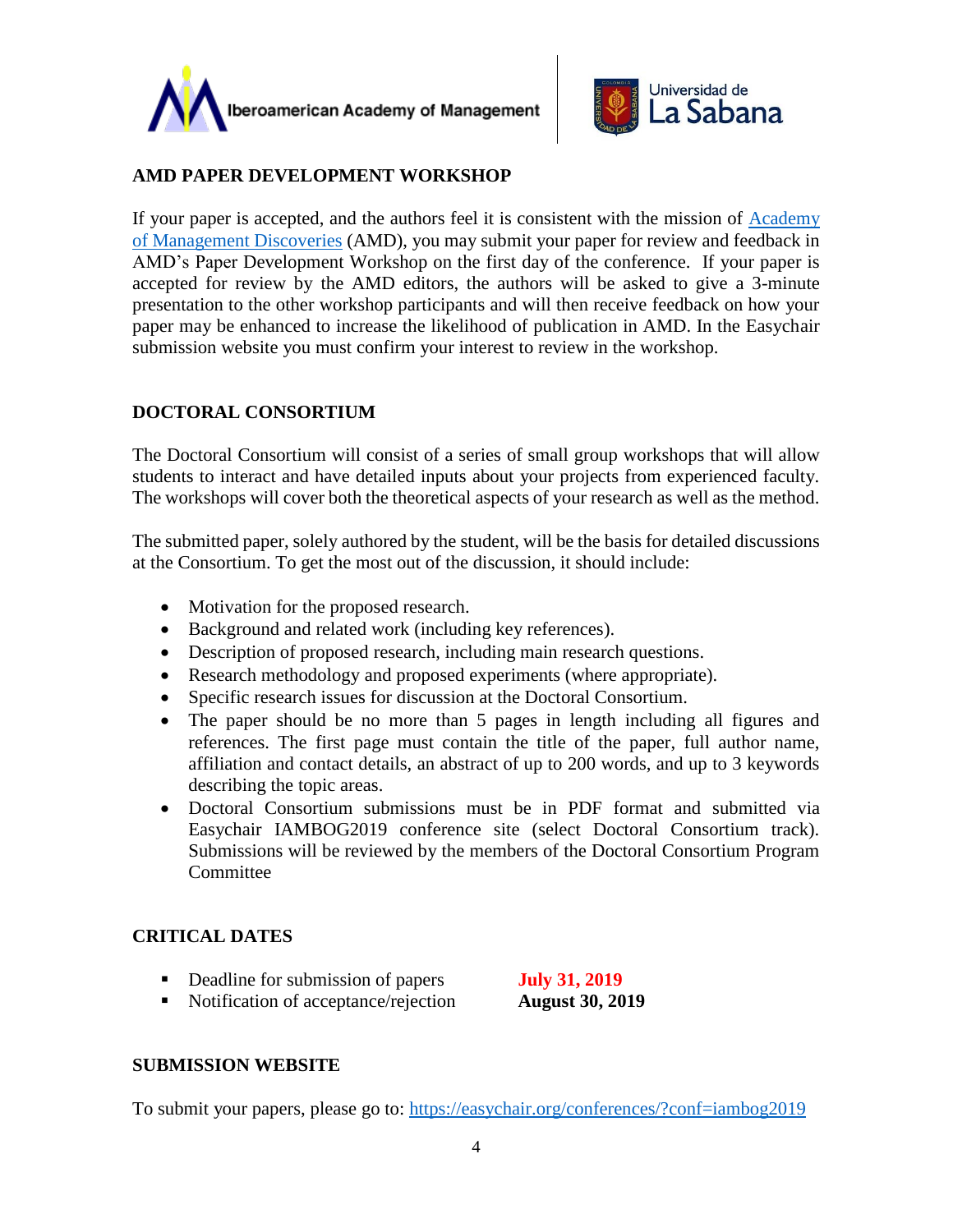



Submitters must have an account with [www.easychair.org,](http://www.easychair.org/) and the papers must be in pdf format.

# **VENUE**

- Bogotá:<http://www.colombia.travel/en/where-to-go/andean/bogota>
- Universidad de La Sabana:<https://www.unisabana.edu.co/englishversion/>

# **MORE INFORMATION**

Conference team: [iambog2019@unisabana.edu.co](mailto:iambog2019@unisabana.edu.co) Website: [www.unisabana.edu.co/iambog2019](http://www.unisabana.edu.co/iambog2019)